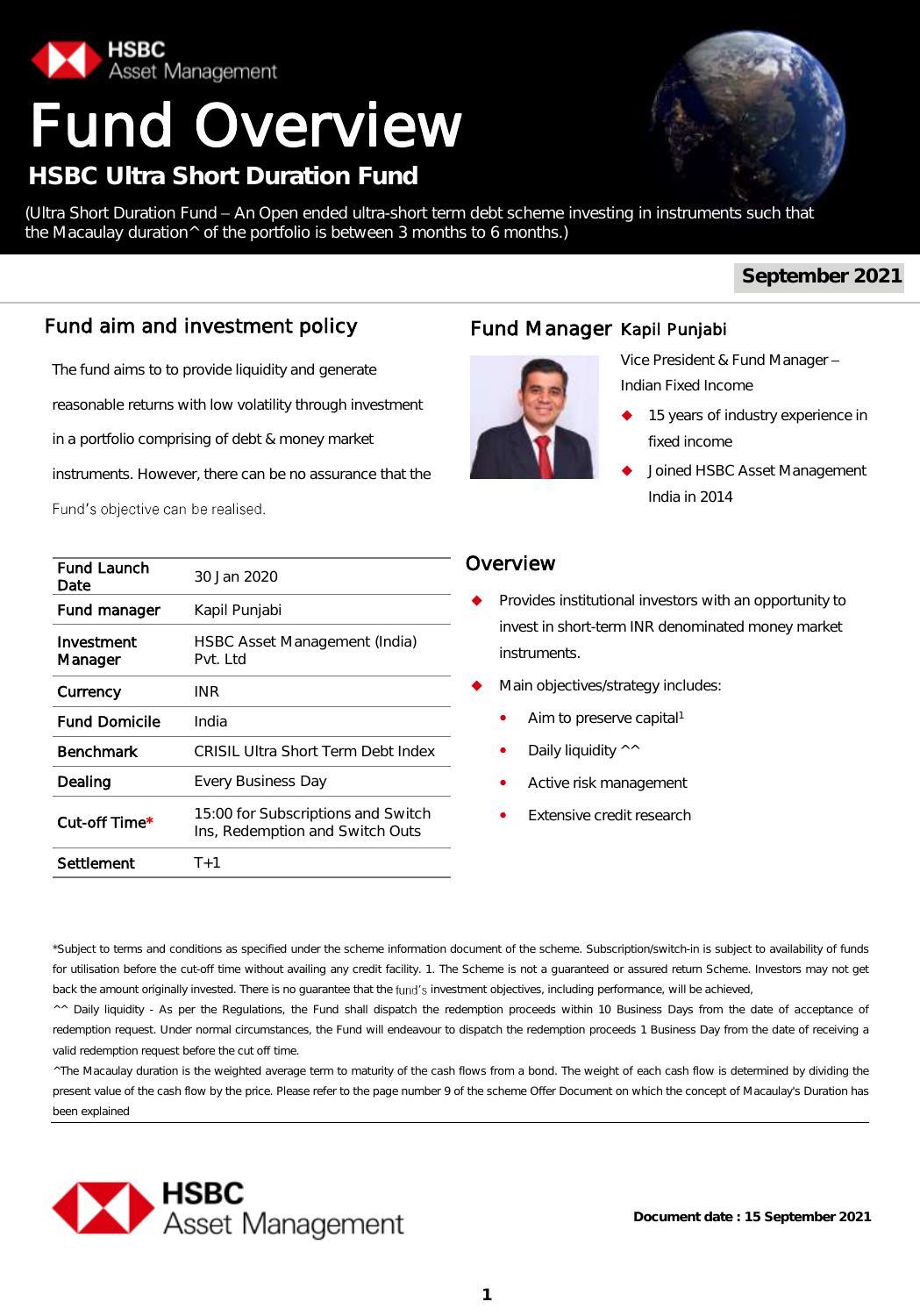### Portfolio characteristics

| 3.55%            |
|------------------|
| 19415.9          |
| $\sim$ 0.37 year |
| 6 months         |
| 6 months         |
|                  |

### Fund Information

|                             | Features      |  |  |  |  |
|-----------------------------|---------------|--|--|--|--|
| Current NAV – Growth option | INR 1074.2357 |  |  |  |  |
| Settlement Date             | $T + 1^4$     |  |  |  |  |

| <b>Fund Name</b>         | Total Expense Ratio (TER)<br>(as of 31 August 2021) | Minimum Application<br>Amount (Rs) | Minimum Redemption/<br>Switch Account (Rs) |
|--------------------------|-----------------------------------------------------|------------------------------------|--------------------------------------------|
| <b>HUSDE</b>             | $0.48\%$ <sup>3</sup>                               | 5.000                              | 1.000                                      |
| <b>HUSDE Direct Plan</b> | 0.22%3                                              | 5.000                              | 1.000                                      |

HSBC Mutual Fund/HSBC Asset Management (India) Private Limited would update the current expense ratios (TER) on its website at least three working days prior to the effective date of the change. Details of such changes can be referred on the following link under the Daily TER section:<https://www.assetmanagement.hsbc.co.in/en/mutual-funds>

Source: HSBC Asset Management, data as of 31 August 2021

Notes:

- 1. YTM Based on investment amount
- 2. The Weighted Average Maturity (WAM) of the fund
- 3. TER is annualized and Includes GST on Investment Management fees
- 4. As per the local regulations, the fund shall dispatch the redemption proceeds within 10 business days from the date of acceptance of redemption request. Under normal circumstances, the Fund will endeavour to dispatch the redemption proceeds within 1 business day from the date of receiving redemption request.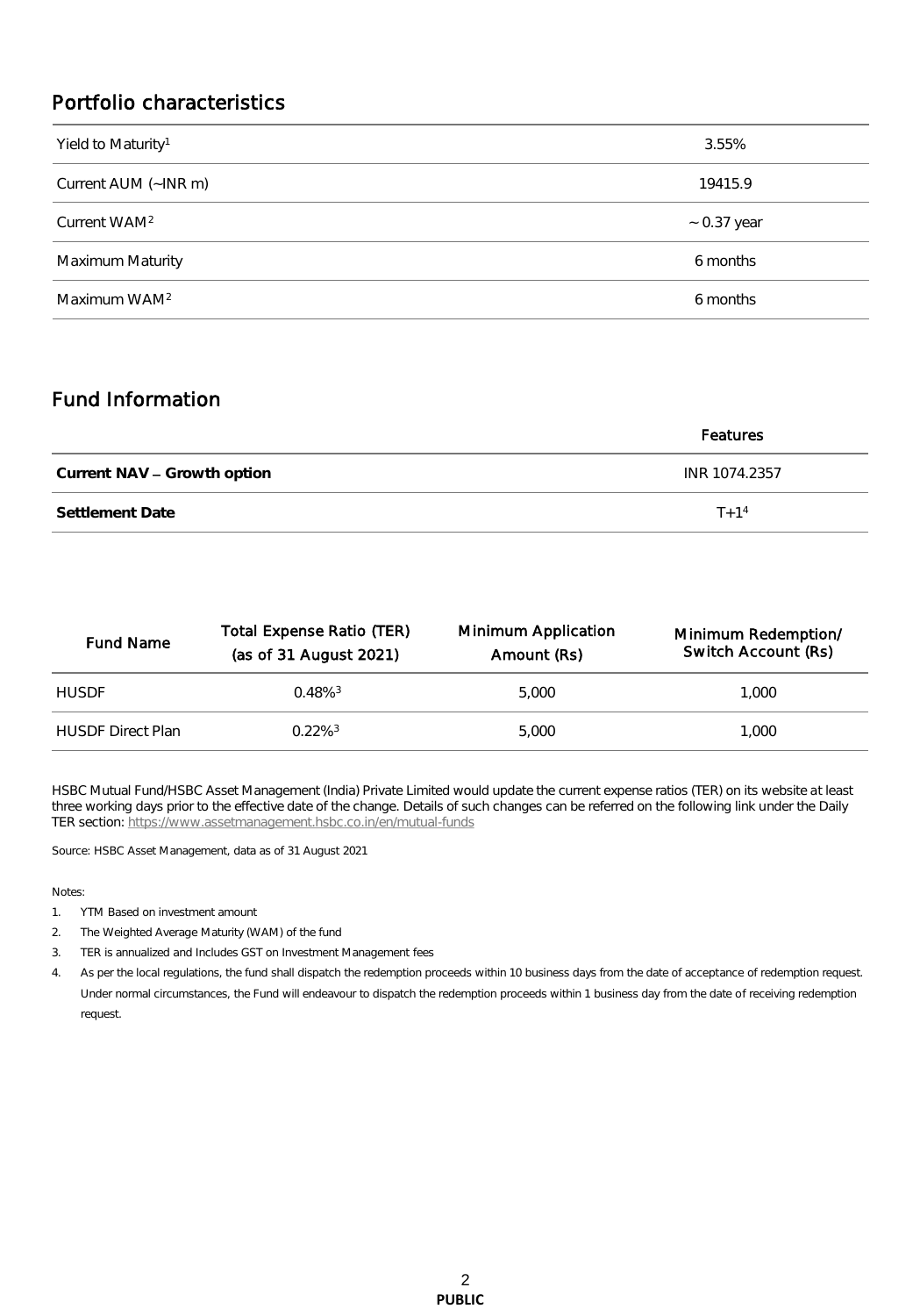## Portfolio Compositions<sup>1</sup>

#### Credit Quality Mix - local\* Instrument Mix **Instrument Mix CONSERVING CONSERVING Credit rating agencies' short-term ratings**



## Top 10 issuers/counterparties %

| TOD TO 1998019/00011101 pai tios         | <b>NAV</b> |
|------------------------------------------|------------|
| 182 DAYS TBILL RED 02-12-2021            | 7.66%      |
| Reliance Industries                      | 7.11%      |
| Food Corporation of India                | 6.91%      |
| Axis Bank                                | 6.33%      |
| Kotak Mahindra Investments               | 6.32%      |
| REC.                                     | 5.23%      |
| National Bk for Agriculture & Rural Dev. | 5.08%      |
| 182 DAYS TBILL RED 09-12-2021            | 3.83%      |
| <b>ICICI Securities</b>                  | 3.82%      |
| L&T Finance                              | 3.80%      |

#### Investment process and team

Our investment process is active, fundamental and value driven. It combines qualitative top-down analysis of macroeconomic and market dynamics, with structured bottom-up research into individual bond issuers and fixed income securities. While investment decisions are taken locally to ensure focus and accountability, our portfolio managers in India are able to access the expertise and experience of our investment professionals worldwide in order to gain a truly global perspective.

The Fund is managed in India by Kapil Punjabi, who has over 15 years of investment experience. The team in India benefits from the broader HSBC Asset Management Liquidity team which manages money market assets across multiple currencies globally.

Notes:

The rating mentioned above refers to the local credit rating in India. The rating criteria and methodology used by Indian local rating agencies may be different from those adopted by most of the established international credit rating agencies. Therefore, the Indian local credit rating system may not provide an equivalent standard for comparison with securities rated by international credit rating agencies.

1. Subject to change without notice.

Source: HSBC Asset Management, All data as on 31 August 2021 except otherwise mentioned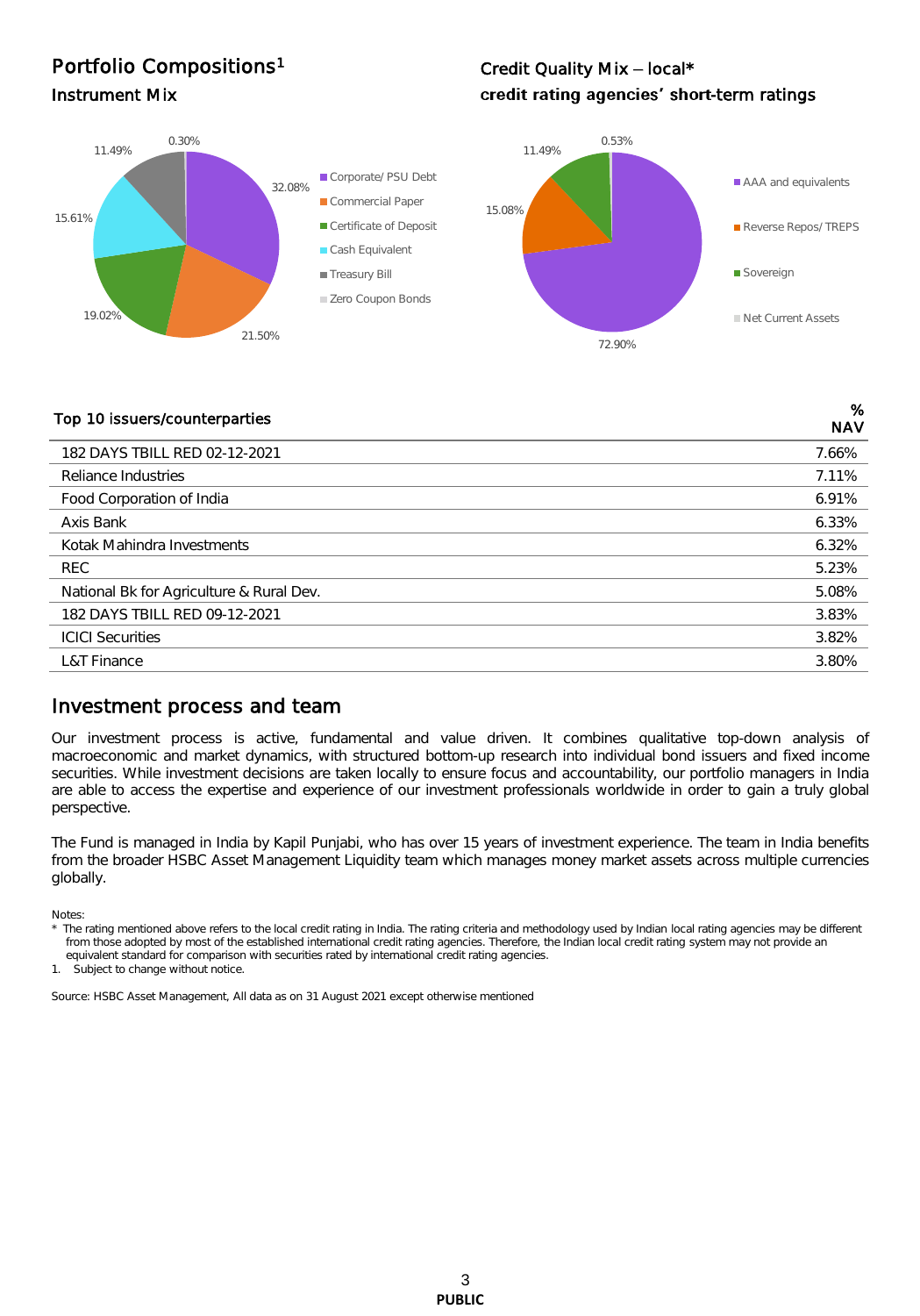#### Lump sum investment performance

| <b>Fund / Benchmark</b>                                                       | 1 Year         |           | 3 Years      |           | 5 Years      |           | Since Inception |           |                            |  |  |
|-------------------------------------------------------------------------------|----------------|-----------|--------------|-----------|--------------|-----------|-----------------|-----------|----------------------------|--|--|
| (Value of Rs 10,000 invested)                                                 | ' Amount in Rs | Returns % | Amount in Rs | Returns % | Amount in Rs | Returns % | Amount in Rs    | Returns % |                            |  |  |
| <b>HSBC Ultra Short Duration Fund</b>                                         | 10.367         | 3.67      | <b>NA</b>    | <b>NA</b> | <b>NA</b>    | <b>NA</b> | 10.742          | 4.61      |                            |  |  |
| Scheme Benchmark (CRISIL Ultra Short Term Debt<br>Index)                      | 10.445         | 4.45      | <b>NA</b>    | <b>NA</b> | <b>NA</b>    | <b>NA</b> | 10.861          | 5.34      | Inceptl<br>Date<br>29-Jan- |  |  |
| Additional Benchmark (NIFTY Ultra Short Duration Debt<br>$Index$ <sup>*</sup> | 10.403         | 4.03      | <b>NA</b>    | <b>NA</b> | <b>NA</b>    | <b>NA</b> | 10.785          | 4.87      |                            |  |  |
| Additional Benchmark (CRISIL 1 Year T-Bill Index)*                            | 10.392         | 3.92      | <b>NA</b>    | <b>NA</b> | <b>NA</b>    | <b>NA</b> | 10.816          | 5.06      |                            |  |  |

#### Lump sum investment performance

| Fund / Benchmark                                  | 7 Days                      |              | 15 Days         |              | 30 Days         |              | 1 Year          |                 | 3 Years         |              | 5 Years         |              | Since Inception |              |                |
|---------------------------------------------------|-----------------------------|--------------|-----------------|--------------|-----------------|--------------|-----------------|-----------------|-----------------|--------------|-----------------|--------------|-----------------|--------------|----------------|
| (Value of Rs 10,000 invested)                     | Amoun <sup>®</sup><br>in Rs | Returns<br>% | Amount<br>in Rs | Returns<br>% | Amount<br>in Rs | Returns<br>% | Amount<br>in Rs | Returns<br>(% ) | Amount<br>in Rs | Returns<br>% | Amount<br>in Rs | Returns<br>% | Amount<br>in Rs | Returns<br>% |                |
| HSBC Cash Fund <sup>1</sup>                       | 10.006                      | 3.30         | 10.014          | 3.38         | 10.027          | 3.36         | 10.318          | 3.18            | 11.612          | 5.11         | 13.275          | 5.83         | 20.662          | 7.30         | =              |
| Scheme Benchmark (CRISIL<br>Liquid Fund Index)    | 10.007                      | 3.54         | 10.015          | 3.64         | 10.029          | 3.60         | 10.364          | 3.64            | 11.736          | 5.48         | 13.423          | 6.06         | 20.741          | 7.34         | 94.<br>÷.<br>- |
| Additional Benchmark<br>(CRISIL91DavT-BillIndex)* | 10.007                      | 3.49         | 10.015          | 3.79         | 10.030          | 3.74         | 10.346          | 3.46            | 11.662          | 5.26         | 13.219          | 5.74         | 20.039          | 6.99         | $\frac{6}{2}$  |
| Additional Benchmark<br>(CRISIL1YearT-BillIndex)* | 10.008                      | 4.51         | 10.013          | 3.27         | 10.034          | 4.26         | 10.392          | 3.92            | 12.027          | 6.35         | 13.513          | 6.21         | 19.903          | 6.92         | ்              |

#### Performance of other funds managed by the Fund Manager

| Fund / Benchmark                                                                                             | 1 Year       |           | 3 Years      |           | 5 Years      |           | Since Inception |           |                                  |
|--------------------------------------------------------------------------------------------------------------|--------------|-----------|--------------|-----------|--------------|-----------|-----------------|-----------|----------------------------------|
| (Value of Rs 10,000 invested)                                                                                | Amount in Rs | Returns % | Amount in Rs | Returns % | Amount in Rs | Returns % | Amount in Rs    | Returns % |                                  |
| <b>HSBC Overnight Fund</b>                                                                                   | 10.301       | 3.01      | <b>NA</b>    | <b>NA</b> | <b>NA</b>    | <b>NA</b> | 10.867          | 3.71      |                                  |
| Scheme Benchmark (CRISIL Overnight Index)                                                                    | 10.319       | 3.19      | <b>NA</b>    | <b>NA</b> | <b>NA</b>    | <b>NA</b> | 10.906          | 3.88      |                                  |
| Additional Benchmark (Nifty 1D Rate Index)*                                                                  | 10.392       | 3.92      | <b>NA</b>    | <b>NA</b> | <b>NA</b>    | <b>NA</b> | 11.345          | 5.69      | Inception<br>Date: 22-May-<br>19 |
| Additional Benchmark (CRISIL 1 Year T-Bill Index)*                                                           | 10.319       | 3.19      | NA.          | <b>NA</b> | <b>NA</b>    | <b>NA</b> | 10.906          | 3.88      |                                  |
| <b>HSBC Debt Fund</b>                                                                                        | 10.461       | 4.61      | 12.722       | 8.35      | 13.296       | 5.86      | 35,156          | 6.94      |                                  |
| Scheme Benchmark (CRISIL Composite Bond Fund<br>Index)                                                       | 10,555       | 5.55      | 13.260       | 9.85      | 14.626       | 7.90      | 36.114          | 7.09      | Inception<br>Date:               |
| Additional Benchmark (CRISIL 10 year Gilt Index) *                                                           | 10.468       | 4.68      | 12.987       | 9.10      | 13,652       | 6.42      | 31,046          | 6.23      |                                  |
| HSBC Low Duration Fund <sup>2</sup>                                                                          | 10.383       | 3.83      | 10.526       | 1.72      | 11.922       | 3.58      | 16.461          | 5.75      |                                  |
| Scheme Benchmark (CRISIL Low Duration Debt<br>Index)                                                         | 10.492       | 4.92      | 12,351       | 7.29      | 14.204       | 7.27      | 20,099          | 8.14      | Inception<br>Date:               |
| Additional Benchmark (CRISIL 1 Year T-Bill Index) *                                                          | 10.392       | 3.92      | 12.027       | 6.35      | 13.513       | 6.21      | 17.961          | 6.79      | ၉                                |
| <b>HSBC Reqular Savings Fund</b>                                                                             | 11,469       | 14.69     | 12.873       | 8.77      | 14,151       | 7.19      | 45.507          | 9.03      |                                  |
| Scheme Benchmark (CRISIL Hybrid 85+15 -<br>Conservative Index)                                               | 11,210       | 12.10     | 13.698       | 11.05     | 15,642       | 9.36      | 42,646          | 8.63      | Inception<br>Date:               |
| Additional Benchmark (CRISIL 10 Year Gilt Index) *                                                           | 10.468       | 4.68      | 12.987       | 9.10      | 13.652       | 6.42      | 27.020          | 5.83      | Ŕ                                |
| <b>HSBC Equity Hybrid Fund</b>                                                                               | 13,785       | 37.85     | <b>NA</b>    | <b>NA</b> | <b>NA</b>    | <b>NA</b> | 15,585          | 16.78     |                                  |
| Scheme Benchmark (Composite index of CRISIL<br>Composite Bond Fund Index (30%) and S&P BSE<br>200 TRI (70%)) | 14.468       | 44.68     | <b>NA</b>    | <b>NA</b> | <b>NA</b>    | <b>NA</b> | 16.707          | 19.65     | Inception<br>Date:               |
| Additional Benchmark (Nifty 50 TRI) *                                                                        | 15,224       | 52.24     | <b>NA</b>    | <b>NA</b> | <b>NA</b>    | <b>NA</b> | 17,312          | 21.15     | lœ.                              |

Past performance may or may not be sustained in the future. Refer note below**. HSBC Ultra Short Duration Fund -** Fund Manager - Funds Managed by Kapil Punjabi (Total Schemes Managed 8) - Effective (29 January 2020), **HSBC Cash Fund -** Fund Manager - Funds Managed by Kapil Punjabi (Total Schemes Managed 8) - Effective (14 March 2014), HSBC Overnight Fund - Fund Manager - Funds Managed by Kapil Punjabi (Total Schemes Managed 8) - Effective (22 May 2019), HSBC Debt Fund - Fund<br>Manager - Funds Managed by Kapil Punjabi (Total Schemes Managed 8) Kapil Punjabi (Total Schemes Managed 8) - Effective (18 October 2014), **HSBC Regular Savings Fund -** Fund Manager - Funds Managed by Kapil Punjabi (For Debt Portion) (Total Schemes Managed 8) - Effective (18 February 2019), Funds Managed by Gautam Bhupal (For Equity portion) (Total Schemes Managed 7) - Effective (23 July 2019), **HSBC Equity Hybrid Fund -** Fund Manager - Funds Managed by Neelotpal Sahai (For Equity) Total Schemes Managed 5 - Effective (22 October 2018), Fund Manager - Funds Managed by Ranjithgopal K A (For Equity) Total Schemes Managed 1 - Effective (23 July 2019), Fund Manager - Funds Managed by Kapil Punjabi (For Debt) Total Schemes Managed - 8 - Effective (18 February 2019)

Past performance may or may not be sustained in the future. Refer note below.

Pursuant to the circular issued by SEBI on 'Categorization and Rationalization of the Schemes, there has been change in the fundamental attribute(s) of the aforesaid scheme(s) effective Mar 14, 2018.

\*Additional benchmark as per SEBI circular no. SEBI/HO/IMD/DF2/CIR/P/2021/024 dated March 04, 2021

<sup>1</sup> Pursuant to SEBI circular dated Sept 13, 2012, certain Plans / Options within the schemes have been discontinued to comply with a single plan structure. Since there was no continuous NAV history available for the surviving Plan prior to 19 May 2011, returns since the said date have been considered for calculating performance. The inception date of HSBC Cash Fund however is 4 December 2002.

<sup>2</sup> Pursuant to SEBI circular dated Sept 13, 2012, certain Plans / Options within the schemes have been discontinued to comply with a single plan structure. Since there was no continuous NAV history available for the surviving Plan prior to 1 October 2012, returns since the said date have been considered for calculating performance. The inception date of HSBC Low Duration Fund however is 17 October 2006.

The performance details provided herein are of other than Direct Plan - Growth Option. Returns on Rs 10,000 are point-to-point returns for the specific time period, invested at the start of the period. The returns for the respective periods are provided as on last available NAV of August 2021 for the respective Schemes. Returns 1 year and Above are Compounded Annualised. Returns for less than 1 year is Simple Annualised. Load is not taken into consideration for computation of performance. Different plans shall have a different expense structure. The expenses of the Direct Plan under the Scheme will be lower to the extent of the distribution expenses / commission charged to the Other than Direct Plan. The performance data of the scheme(s) managed by the respective Fund Manager which has/have not completed 6 month is not provided. The varying maturities of the close ended schemes, the performance of close-ended schemes is not provided as it is strictly not comparable with that of open ended schemes.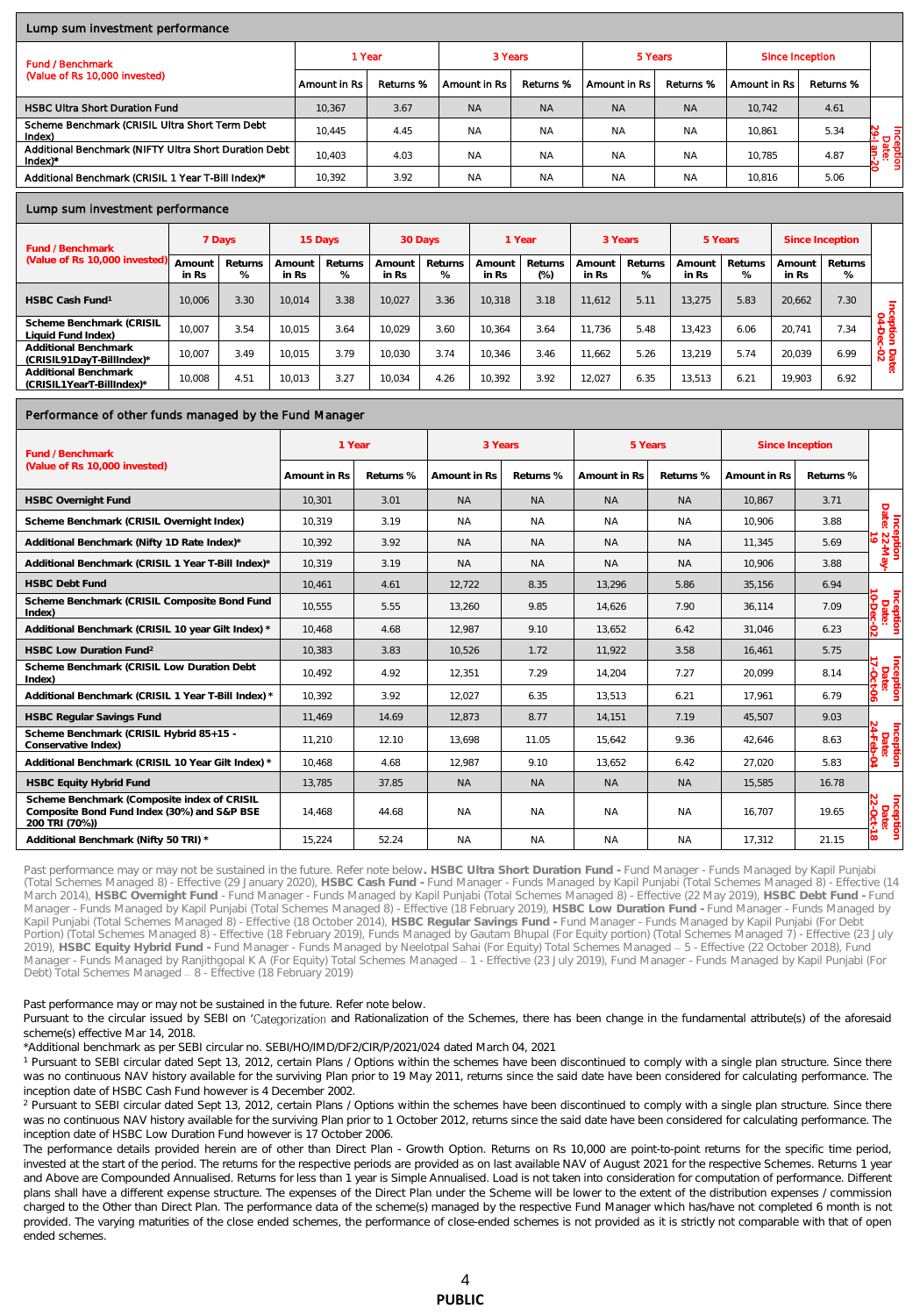#### Key risks

**The value of investments and any income from them can go down as well as up and investors may not get back the amount originally invested.** 

- **Credit Risk**: Credit risk or default risk refers to the risk that an issuer of a fixed income security may default (i.e. will be unable to make timely principal and interest payments on the security).
- **Price-Risk or Interest Rate Risk**: As with all debt securities, changes in interest rates may affect the NAV of the Scheme(s) as the prices of securities increase as interest rates decline and decrease as interest rates rise.
- **Liquidity or Marketability Risk**: This refers to the ease with which a security can be sold at or near to its valuation yield-to-maturity (YTM). The primary measure of liquidity risk is the spread between the bid price and the offer price quoted by a dealer.
- **Reinvestment Risk**: This risk refers to the interest rate levels at which cash flows received from the securities in the Scheme(s) are reinvested. The additional income from reinvestment is the "interest on interest" component

For more risk factors check the KIM or visit [https://www.assetmanagement.hsbc.co.in/en/mutual-funds/investor-resources#](https://www.assetmanagement.hsbc.co.in/en/mutual-funds/investor-resources)